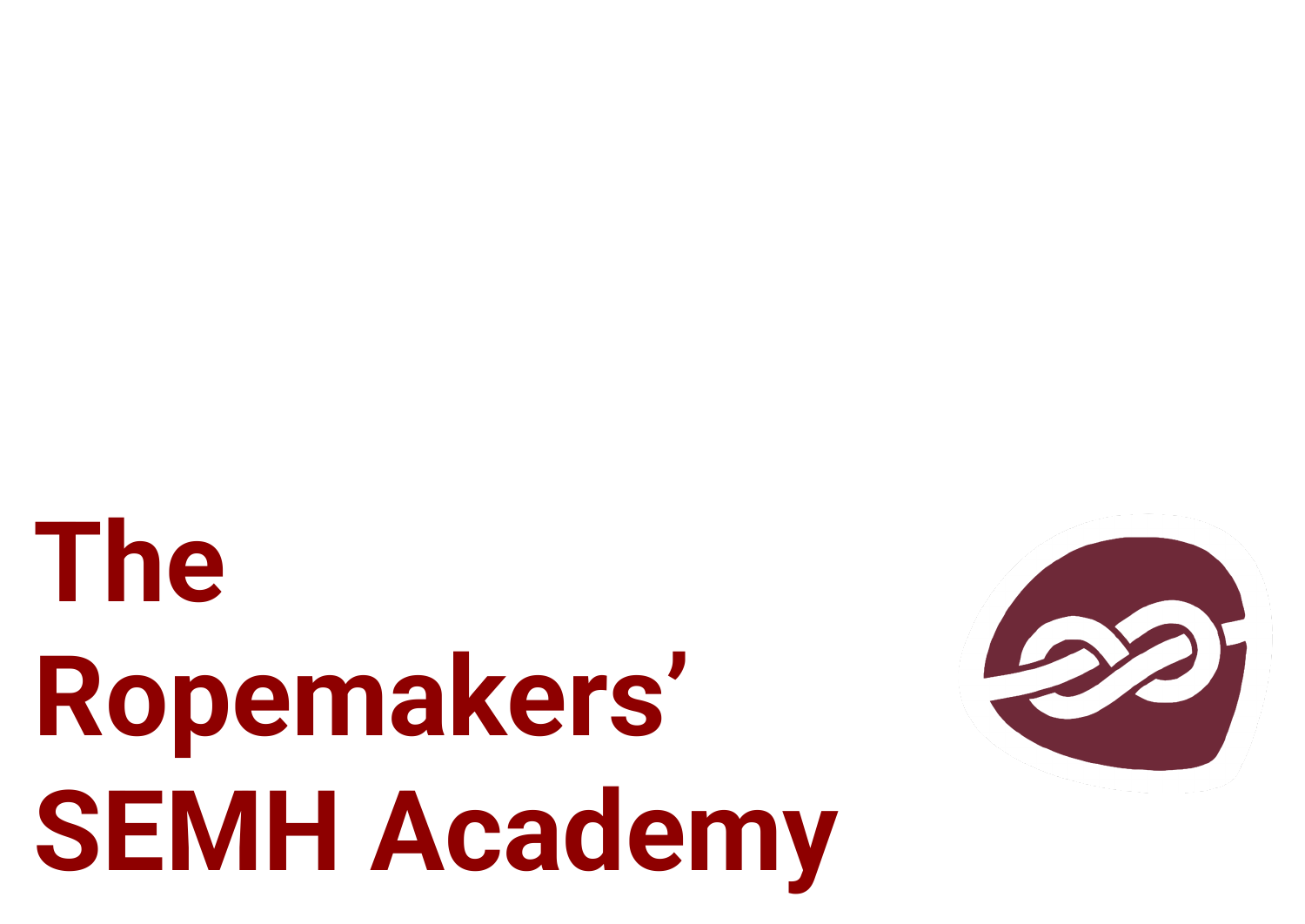### **PROGRESSION MAP**

## **HISTORY 2021-22 KS1 to KS2**

Subject Leader: To Be Confirmed Last Review of this Subject: September 2021

Love, Flourish, Social Justice, Community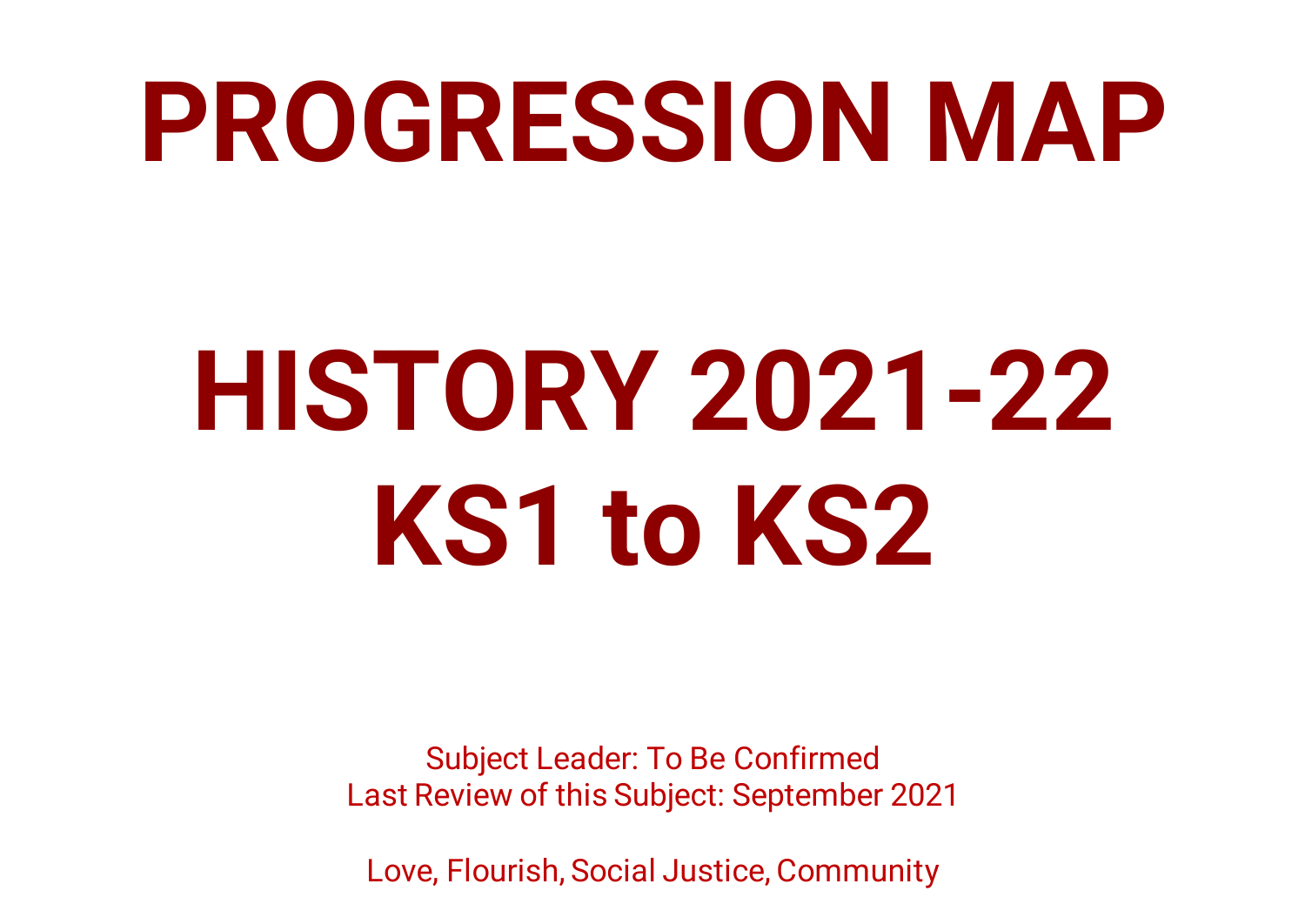| <b>Key Stage 1 National Curriculum Expectations</b>                                                                                                                                                                                                                                                                                                                                                                                                                                                                                                                                                                                                                                                                                                                                                                                                                               | <b>Key Stage 2 National Curriculum Expectations</b>                                                                                                                                                                                                                                                                                                                                                                                                                                                                                                                                                                                                                                                                                                                                                                                                                                                                                                                                                                         |  |  |
|-----------------------------------------------------------------------------------------------------------------------------------------------------------------------------------------------------------------------------------------------------------------------------------------------------------------------------------------------------------------------------------------------------------------------------------------------------------------------------------------------------------------------------------------------------------------------------------------------------------------------------------------------------------------------------------------------------------------------------------------------------------------------------------------------------------------------------------------------------------------------------------|-----------------------------------------------------------------------------------------------------------------------------------------------------------------------------------------------------------------------------------------------------------------------------------------------------------------------------------------------------------------------------------------------------------------------------------------------------------------------------------------------------------------------------------------------------------------------------------------------------------------------------------------------------------------------------------------------------------------------------------------------------------------------------------------------------------------------------------------------------------------------------------------------------------------------------------------------------------------------------------------------------------------------------|--|--|
| Pupils should be taught about:                                                                                                                                                                                                                                                                                                                                                                                                                                                                                                                                                                                                                                                                                                                                                                                                                                                    | Pupils should be taught about:                                                                                                                                                                                                                                                                                                                                                                                                                                                                                                                                                                                                                                                                                                                                                                                                                                                                                                                                                                                              |  |  |
| changes within living memory. Where appropriate, these should be used to reveal aspects of<br>change in national life;<br>events beyond living memory that are significant nationally or globally [for example the Great<br>Fire of London, the first aeroplane flight or events commemorated through festivals or<br>anniversaries];<br>• the lives of significant individuals in the past who have contributed to national and<br>international achievements. Some should be used to compare aspects of life in different<br>periods [for example Elizabeth I and Queen Victoria, Christopher Columbus and Neil<br>Armstrong, William Caxton and Tim Berners-Lee, Pieter Bruegel the Elder and LS Lowry, Rosa<br>Parks and Emily Davison, Mary Seacole and/or Florence Nightingale and EdithCavell];<br>significant historical events, people and places in their own locality. | changes in Britain from the Stone Age to the Iron Age;<br>the Roman Empire and its impact on Britain;<br>Britain's settlement by Anglo-Saxons and Scots;<br>the Viking and Anglo-Saxon struggle for the Kingdom of England to the time of Edward the<br>Confessor;<br>a local history study;<br>a study of an aspect or theme in British history that extends pupils' chronological knowledge<br>beyond 1066;<br>the achievements of the earliest civilizations $-$ an overview of where and when the first<br>civilizations appeared and a depth study of one of the following: Ancient Sumer; The Indus<br>Valley; Ancient Egypt; The Shang Dynasty of Ancient China;<br>Ancient Greece - a study of Greek life and achievements and their influence on the<br>western world;<br>a non-European society that provides contrasts with British history - one study chosen<br>from: early Islamic civilization, including a study of Baghdad c. AD 900; Mayan civilization<br>c. AD 900; Benin (West Africa) c. AD 900-1300. |  |  |

This curriculum progression map comprehensively shows the progression of historical skills and concepts from year 1 to year 6.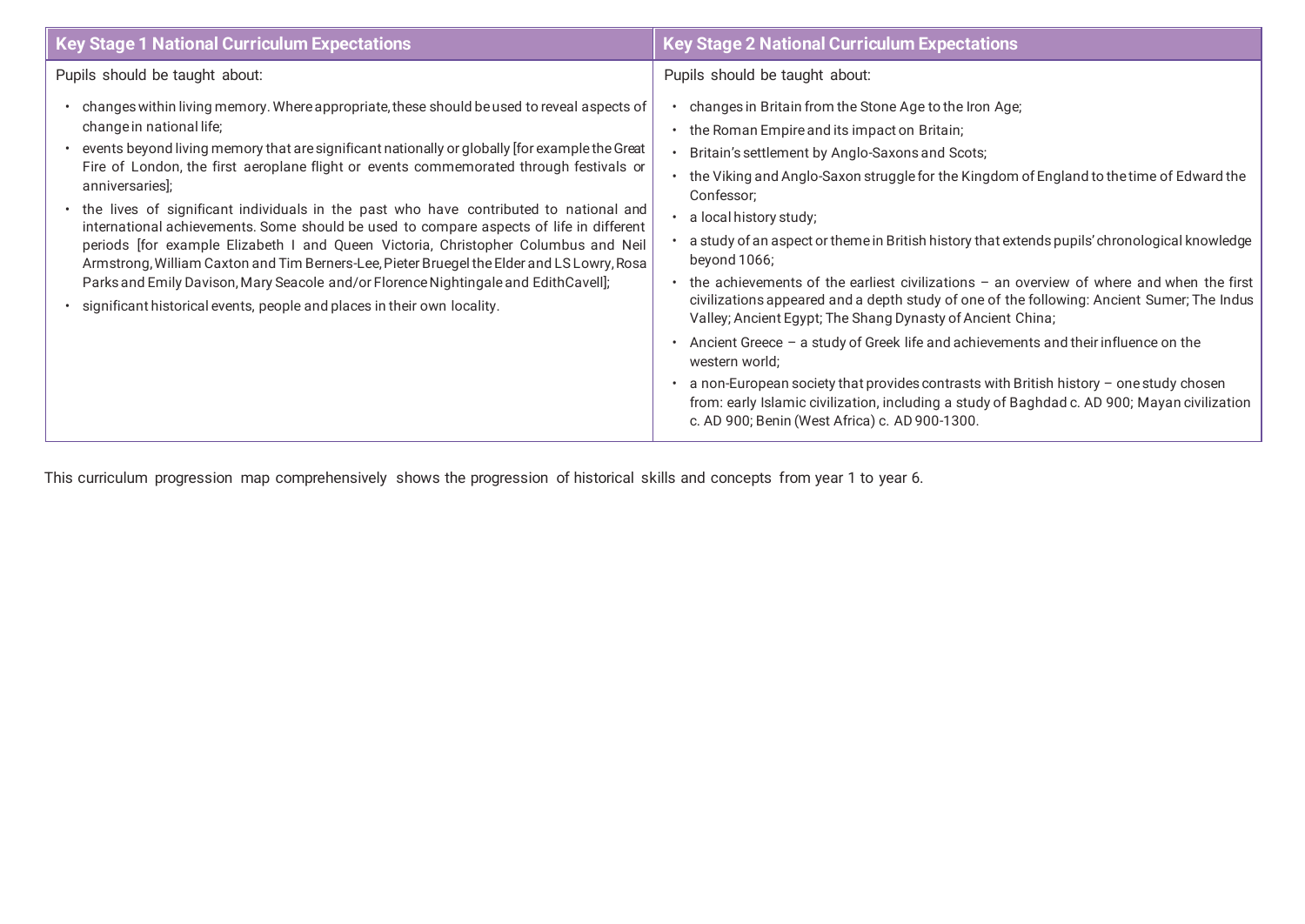### **Intent**

PlanIt History offers a coherently planned sequence of lessons to help teachers ensure they have progressively covered the skills and concepts required in the National Curriculum. PlanIt History aims to develop historical skills and concepts which are transferable to whatever period of history is being studied and will equip children for future learning. These key historical skills and concepts, which are revisited throughout different units, are: Historical Interpretations; Historical Investigations; Chronological Understanding; Knowledge and Understanding of Events, People and Changes in the Past; Presenting, Organising and Communicating.

The coverage of recent history in KS1 such as 'Toys' and 'Travel and Transport' enables children to acquire an understanding of time, events and people in their memory and their parents' and grandparents' memories. For KS1, we have designed a curriculum that can be covered chronologically in reverse to allow a full opportunity for children to really grasp the difficult concept of the passing of time.

The intent in lower KS2 is that children can work in chronological order from ancient history such as 'Ancient Egypt' and then progress onto more modern history such as 'The Railways'.

Upper KS2 allows children to repeat and embed this sequence of chronology with a wider selection of ancient history such as 'Early Islamic Civilisations' and 'Stone Age' through to more modern history such as 'World War II' and 'Leisure and Entertainment'. The repeat in KS2 of chronological order from ancient to modern allows for children to truly develop and embed a sense of time and how civilisations were interconnected. Children start to understand how some historical events occurred concurrently in different locations, e.g. Ancient Egypt and the Stone Age.

### **Implementation**

In order for children to know more and remember more in each area of history studied, there is a structure to the lesson sequence whereby prior learning is always considered and opportunities for revision of facts and historical understanding are built into lessons. However, this is not to say that this structure should be followed rigidly: it allows for this revision to become part of good practice and ultimately helps build a depth to children's historical understanding. Through revisiting and consolidating skills, our lesson plans and resources help children build on prior knowledge alongside introducing new skills and challenge. We have suggested a specific series of lessons for each key stage, which will offer structure and narrative but are by no means to be used exclusively, rather to support planning. The revision and introduction of key vocabulary is built into each lesson. This vocabulary is then included in display materials and additional resources to ensure that children are allowed opportunities to repeat and revise this knowledge.

Adult guides and accurate historical subject knowledge are always provided within lessons to allow the teacher and adults working in those lessons to feel confident and supported with the historical skills and knowledge that they are teaching.

Through these lessons, we intend to inspire pupils and practitioners to develop a love of history and see how it has shaped the world they live in.

### **Impact**

The impact of using the full range of resources, including display materials, will be seen across the school with an increase in the profile of history. The learning environment across the school will be more consistent with historical technical vocabulary displayed, spoken and used by all learners. Whole-school and parental engagement will be improved through the use of history-specific home learning tasks and opportunities suggested in lessons and overviews for wider learning. We want to ensure that history is loved by teachers and pupils across school, therefore encouraging them to want to continue building on this wealth of historical knowledge and understanding, now and in the future. Impact can also be measured through key questioning skills built into lessons, child-led assessment such as success criteria grids, jigsaw targets and KWL grids and summative assessments aimed at targeting next steps in learning.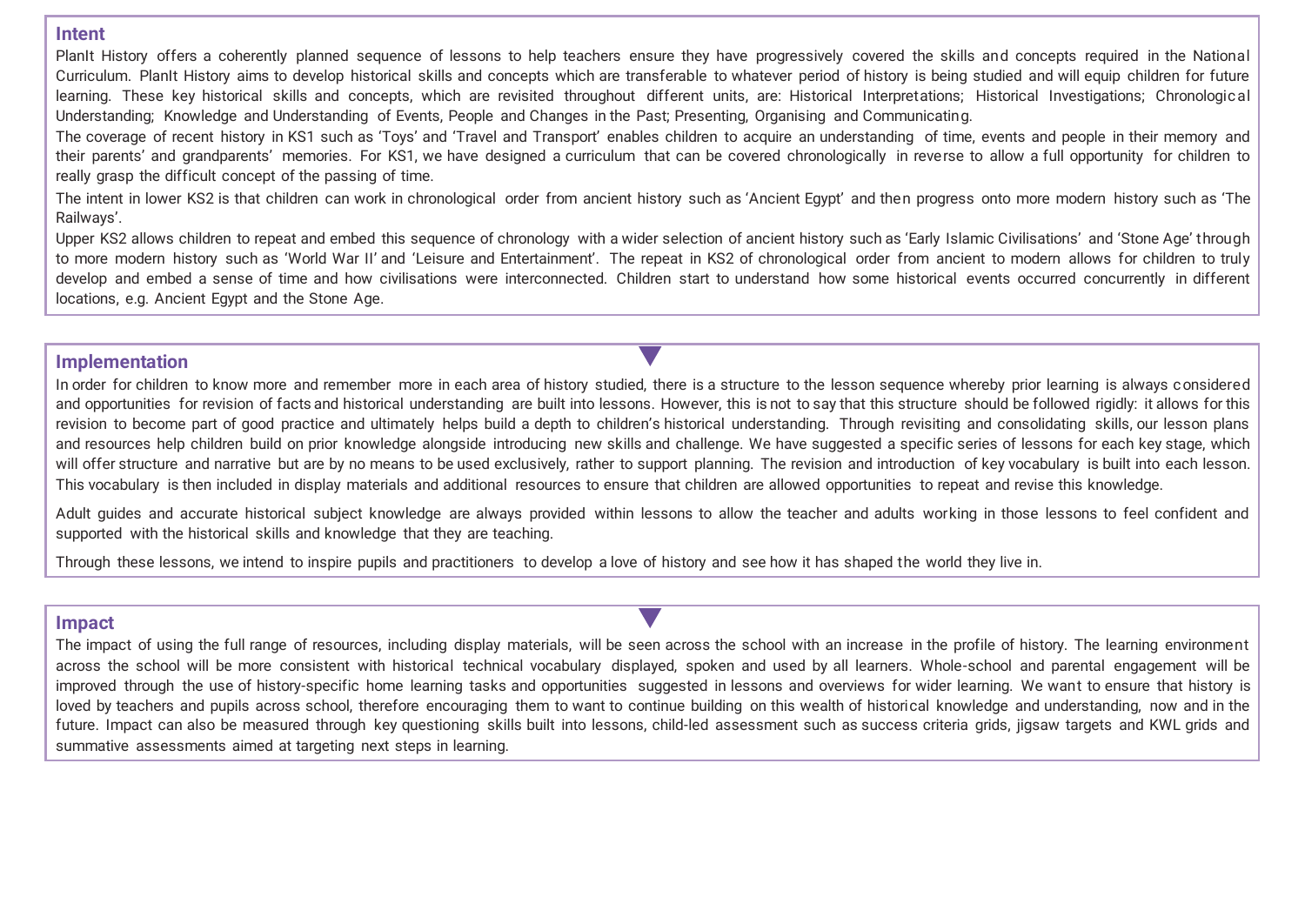|                                   | KS1                                                                                                                                                                                                                                                                                                                                                                                                                | LKS2                                                                                                                                                                                                                                                                                                                                                                             | UKS2                                                                                                                                                                                                                                                                                                                                                                                                                                                                                                                                                                                                                                                                  |  |
|-----------------------------------|--------------------------------------------------------------------------------------------------------------------------------------------------------------------------------------------------------------------------------------------------------------------------------------------------------------------------------------------------------------------------------------------------------------------|----------------------------------------------------------------------------------------------------------------------------------------------------------------------------------------------------------------------------------------------------------------------------------------------------------------------------------------------------------------------------------|-----------------------------------------------------------------------------------------------------------------------------------------------------------------------------------------------------------------------------------------------------------------------------------------------------------------------------------------------------------------------------------------------------------------------------------------------------------------------------------------------------------------------------------------------------------------------------------------------------------------------------------------------------------------------|--|
|                                   | <b>KS1 History National Curriculum</b><br>Children should understand some of the ways in which we find<br>out about the past and identify different ways in which it is                                                                                                                                                                                                                                            | <b>KS2 History National Curriculum</b><br>Children should understand how our knowledge of the past is<br>constructed from a range of sources.                                                                                                                                                                                                                                    | <b>KS2 History National Curriculum</b><br>Children should understand how our knowledge of the past is<br>constructed from a range of sources.                                                                                                                                                                                                                                                                                                                                                                                                                                                                                                                         |  |
| <b>Historical Interpretations</b> | represented.<br>Children can:<br>start to compare two versions of a past event;<br>a.<br>observe and use pictures, photographs and artefacts to<br>$\mathbf{b}$<br>find out about the past;<br>start to use stories or accounts to distinguish between<br>$\mathbb{C}$<br>fact and fiction:<br>explain that there are different types of evidence and<br>d<br>sources that can be used to help represent the past. | Children can:<br>look at more than two versions of the same event or story<br>a<br>in history and identify differences;<br>investigate different accounts of historical events and be<br>$\mathbf{b}$<br>able to explain some of the reasons why the accounts may<br>be different.                                                                                               | Children can:<br>find and analyse a wide range of evidence about the past;<br>$\partial$<br>$\mathbf{b}$<br>use a range of evidence to offer some clear reasons for<br>different interpretations of events, linking this to factual<br>understanding about the past;<br>consider different ways of checking the accuracy of<br>$\mathbb C$<br>interpretations of the past;<br>start to understand the difference between primary and<br>d.<br>secondary evidence and the impact of this on reliability;<br>show an awareness of the concept of propaganda;<br>e<br>know that people in the past represent events or ideas in a<br>way that may be to persuade others; |  |
|                                   |                                                                                                                                                                                                                                                                                                                                                                                                                    |                                                                                                                                                                                                                                                                                                                                                                                  | begin to evaluate the usefulness of different sources.<br>$\Box$                                                                                                                                                                                                                                                                                                                                                                                                                                                                                                                                                                                                      |  |
|                                   | <b>KS1 History National Curriculum</b><br>Children should ask and answer questions, using other sources<br>to show that they know and understand key features of events.<br>Children can:                                                                                                                                                                                                                          | <b>KS2 History National Curriculum</b><br>Pupils should regularly address and sometimes devise<br>historically valid questions about change, cause, similarity and<br>difference, and significance.<br>Children should construct informed responses that involve                                                                                                                 | <b>KS2 History National Curriculum</b><br>Pupils should regularly address and sometimes devise<br>historically valid questions about change, cause, similarity and<br>difference, and significance.<br>Children should construct informed responses that involve                                                                                                                                                                                                                                                                                                                                                                                                      |  |
| <b>Historical Investigations</b>  | observe or handle evidence to ask simple questions about<br>a.<br>the past;<br>observe or handle evidence to find answers to simple<br>b.                                                                                                                                                                                                                                                                          | thoughtful selection and organisation of relevant historical<br>information.<br>Children can:<br>use a range of sources to find out about the past;<br>a.                                                                                                                                                                                                                        | thoughtful selection and organisation of relevant historical<br>information.                                                                                                                                                                                                                                                                                                                                                                                                                                                                                                                                                                                          |  |
|                                   | questions about the past on the basis of simple<br>observations;                                                                                                                                                                                                                                                                                                                                                   |                                                                                                                                                                                                                                                                                                                                                                                  | Children can:<br>recognise when they are using primary and secondary<br>a                                                                                                                                                                                                                                                                                                                                                                                                                                                                                                                                                                                             |  |
|                                   | choose and select evidence and say how it can be used to<br>$\mathbb C$<br>find out about the past.                                                                                                                                                                                                                                                                                                                | construct informed responses about one aspect of life or a<br>b.<br>key event in the past through careful selection and<br>organisation of relevant historical information;<br>gather more detail from sources such as maps to build up<br>C.<br>a clearer picture of the past;<br>regularly address and sometimes devise own questions to<br>d.<br>find answers about the past; | sources of information to investigate the past;<br>use a wide range of different evidence to collect evidence<br>about the past, such as ceramics, pictures, documents,<br>printed sources, posters, online material, pictures,<br>photographs, artefacts, historic statues, figures,<br>sculptures, historic sites;<br>$\mathbb{C}$<br>select relevant sections of information to address                                                                                                                                                                                                                                                                            |  |
|                                   |                                                                                                                                                                                                                                                                                                                                                                                                                    | begin to undertake their own research.<br>e                                                                                                                                                                                                                                                                                                                                      | historically valid questions and construct detailed,<br>informed responses;<br>investigate their own lines of enquiry by posing<br>d<br>historically valid questions to answer.                                                                                                                                                                                                                                                                                                                                                                                                                                                                                       |  |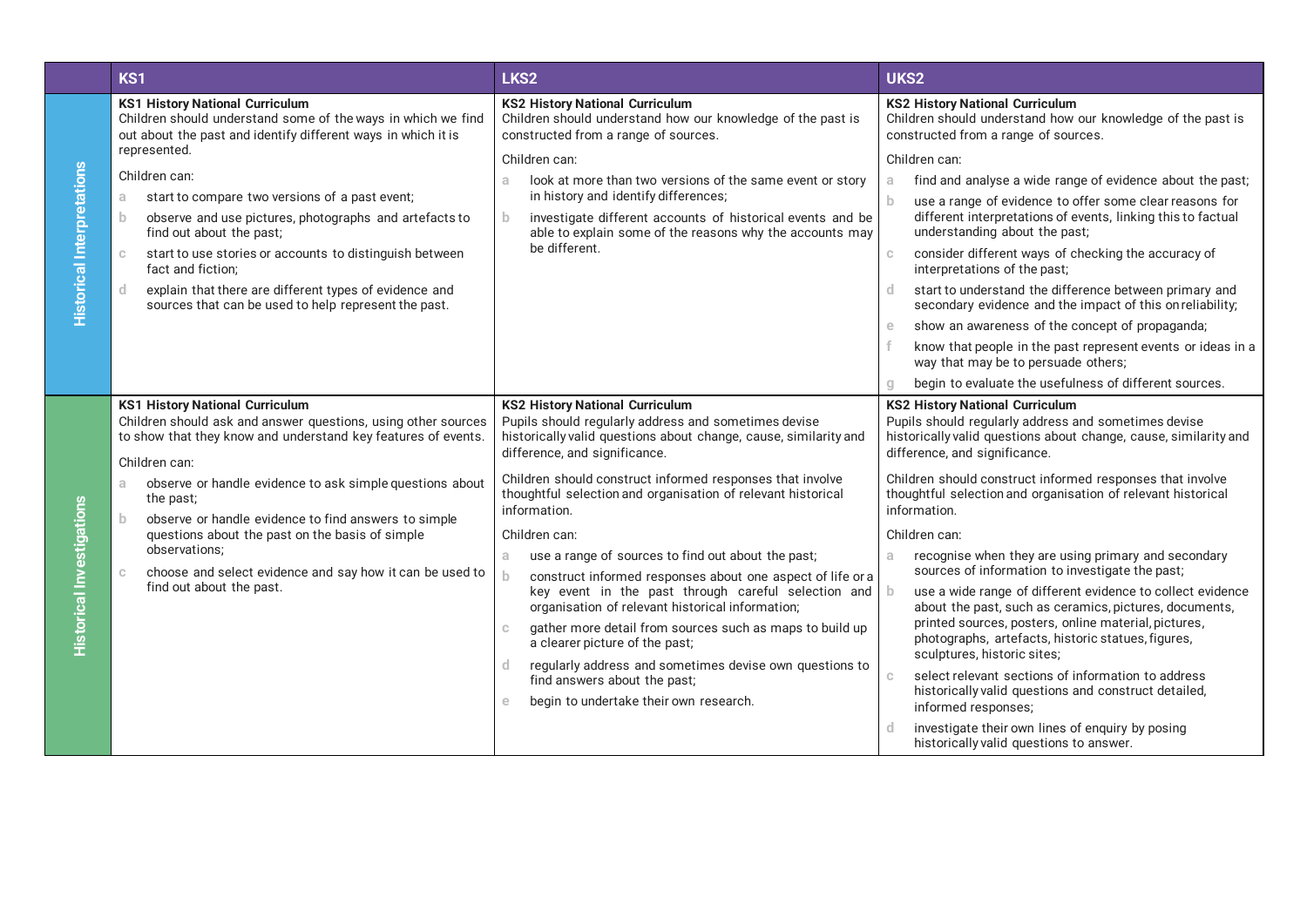|                                           | <b>KS1 History National Curriculum</b>                                                                                                                                                                                 | <b>KS2 History National Curriculum</b>                                                                                                                                                                       | <b>KS2 History National Curriculum</b>                                                                                                                                                                       |  |
|-------------------------------------------|------------------------------------------------------------------------------------------------------------------------------------------------------------------------------------------------------------------------|--------------------------------------------------------------------------------------------------------------------------------------------------------------------------------------------------------------|--------------------------------------------------------------------------------------------------------------------------------------------------------------------------------------------------------------|--|
|                                           | Pupils should develop an awareness of the past, using<br>common words and phrases relating to the passing of time.<br>They should know where the people and events they study fit<br>within a chronological framework. | Pupils should continue to develop a chronologically secure<br>knowledge and understanding of British, local and world<br>history, establishing clear narratives within and across the<br>periods they study. | Pupils should continue to develop a chronologically secure<br>knowledge and understanding of British, local and world<br>history, establishing clear narratives within and across the<br>periods they study. |  |
|                                           | Children can:                                                                                                                                                                                                          | Children can:                                                                                                                                                                                                | Children can:                                                                                                                                                                                                |  |
| <b>Chronological Understanding</b>        | sequence artefacts and events that are close together in<br>a.<br>time:                                                                                                                                                | sequence several events, artefacts or historical figures on<br>a<br>a timeline using dates, including those that are sometimes<br>further apart, and terms related to the unit being studied                 | order an increasing number of significant events,<br>movements and dates on a timeline using dates<br>accurately;                                                                                            |  |
|                                           | $\mathbf{b}$<br>order dates from earliest to latest on simple timelines;                                                                                                                                               | and passing of time;                                                                                                                                                                                         |                                                                                                                                                                                                              |  |
|                                           | sequence pictures from different periods;<br>$\mathbb{C}$                                                                                                                                                              | $\mathbf b$<br>understand that a timeline can be divided into BC (Before                                                                                                                                     | accurately use dates and terms to describe historical<br>events;                                                                                                                                             |  |
|                                           | describe memories and changes that have happened in<br>d.<br>their own lives;                                                                                                                                          | Christ) and AD (Anno Domini).                                                                                                                                                                                | understand and describe in some detail the main<br>C.<br>changes to an aspect in a period in history;                                                                                                        |  |
|                                           | use words and phrases such as: old, new, earliest, latest,<br>$\mathbf{e}$<br>past, present, future, century, new, newest, old, oldest,<br>modern, before, after to show the passing of time.                          |                                                                                                                                                                                                              | understand how some historical events/periods occurred<br>concurrently in different locations, e.g. Indus Valley and<br>Ancient Egypt.                                                                       |  |
|                                           | <b>KS1 History National Curriculum</b>                                                                                                                                                                                 | <b>KS2 History National Curriculum</b>                                                                                                                                                                       | <b>KS2 History National Curriculum</b>                                                                                                                                                                       |  |
|                                           | Pupils should identify similarities and differences between<br>ways of life in different periods.                                                                                                                      | Children should note connections, contrasts and trends over<br>time.                                                                                                                                         | Pupils should note connections, contrasts and trends over<br>time.                                                                                                                                           |  |
|                                           | Children should choose and use parts of stories and other                                                                                                                                                              | Children can:                                                                                                                                                                                                | Children can:                                                                                                                                                                                                |  |
| Changes in the Past                       | sources to show that they know and understand key features<br>of events.                                                                                                                                               | note key changes over a period of time and be able to give<br>a<br>reasons for those changes;                                                                                                                | identify and note connections, contrasts and trends over<br>time in the everyday lives of people;                                                                                                            |  |
|                                           | Children can:                                                                                                                                                                                                          | find out about the everyday lives of people in time studied                                                                                                                                                  | use appropriate historical terms such as culture, religious,                                                                                                                                                 |  |
|                                           |                                                                                                                                                                                                                        | compared with our life today;                                                                                                                                                                                |                                                                                                                                                                                                              |  |
|                                           | recognise some similarities and differences between the<br>a.                                                                                                                                                          |                                                                                                                                                                                                              | social, economic and political when describing the past;                                                                                                                                                     |  |
|                                           | past and the present;                                                                                                                                                                                                  | explain how people and events in the past have influenced<br>$\mathbb{C}$<br>life today;                                                                                                                     | examine causes and results of great events and the<br>impact these had on people;                                                                                                                            |  |
|                                           | b<br>identify similarities and differences between ways of life in<br>different periods;                                                                                                                               | identify key features, aspects and events of the time<br>d                                                                                                                                                   | describe the key features of the past, including attitudes,                                                                                                                                                  |  |
| People and                                | know and recount episodes from stories and significant<br>$\mathbb{C}$<br>events in history;                                                                                                                           | studied;<br>describe connections and contrasts between aspects of<br>$\epsilon$                                                                                                                              | beliefs and the everyday lives of men, women and<br>children.                                                                                                                                                |  |
| Knowledge and Understanding of<br>Events, | understand that there are reasons why people in the past<br>d.<br>acted as they did;                                                                                                                                   | history, people, events and artefacts studied.                                                                                                                                                               |                                                                                                                                                                                                              |  |